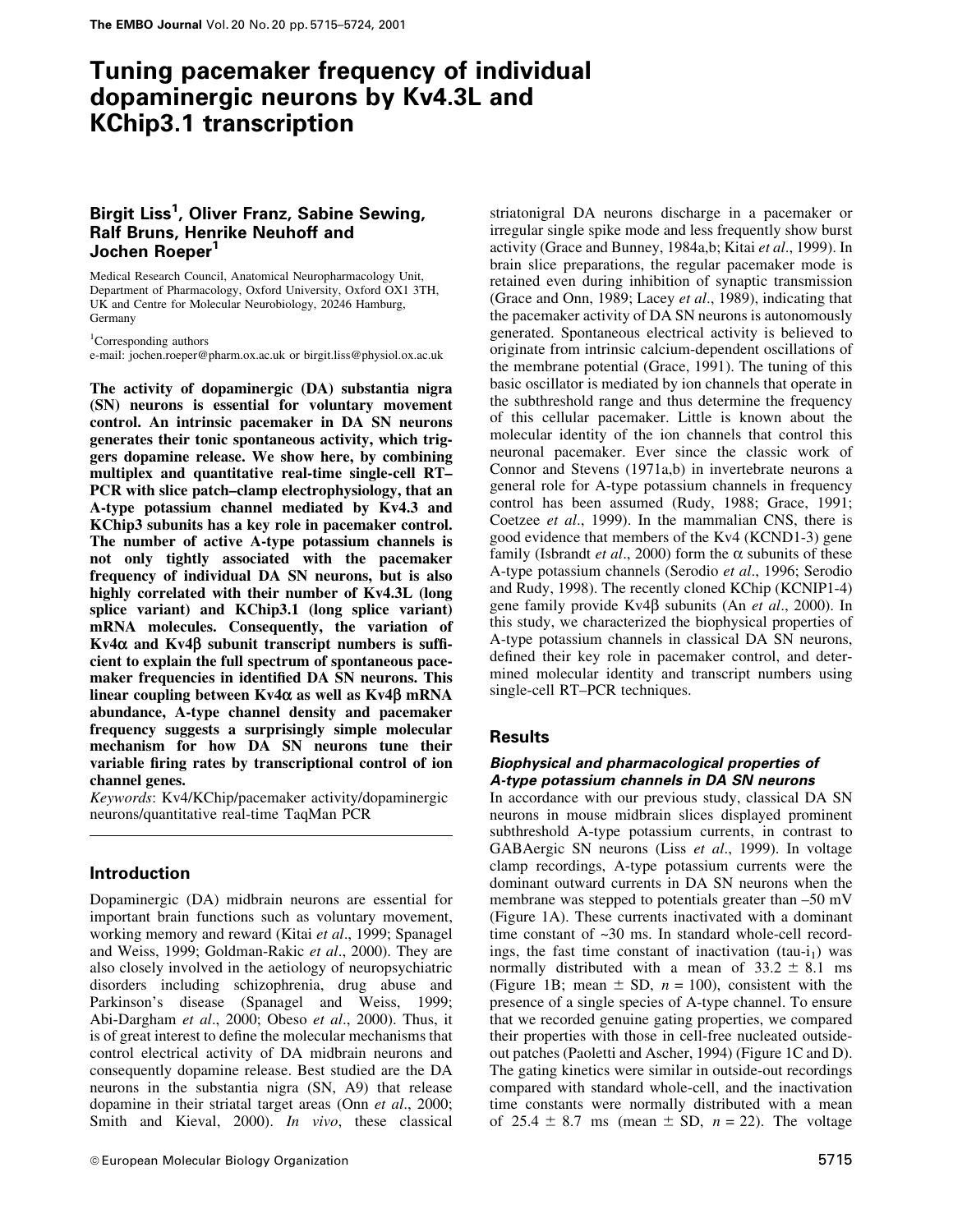

Fig. 1. Biophysical properties of native A-type potassium channels in DA SN neurons. (A) Whole-cell recording of a DA SN neuron. Membrane potential was stepped from a holding potential of  $-80$  mV to depolarized potentials  $(-60 \text{ to } -30 \text{ mV})$  in steps of 10 mV to elicit fast-inactivating potassium outward currents. (B) Frequency distribution of the dominant fast time constant of inactivation of A-type potassium currents recorded in 100 DA SN neurons at  $-40$  mV (tau-i<sub>1</sub>) in the standard whole-cell configuration.  $(C)$  Nucleated outside-out recording of a DA SN neuron. Membrane potential was stepped from a holding potential of  $-80$  mV to  $0$  mV in 10 mV intervals to elicit fastinactivating potassium outward currents. As is evident from the fit residuals (insert) in outside-out recordings, inactivation kinetics were well described with a single exponential decay. (D) Frequency distribution of the fast time constant of inactivation of A-type potassium currents recorded in 22 DA SN neurons at  $-40$  mV (tau-i<sub>1</sub>) in the nucleated outside-out configuration.  $(E)$  Mean activation kinetics of A-type potassium currents (insert) in nucleated outside-out recordings expressed as time-to-peak, show clear voltage dependence in contrast to their mean inactivation kinetics shown in  $(F)$  ( $n = 10$ ). (G) Double-pulse experiments  $(-40 \text{ mV})$  with varying interpulse intervals at -80 mV revealed the kinetics of the recovery from inactivation of A-type potassium channels in DA SN neurons. Current responses to the second pulse after varying interpulse intervals between 25 and 400 ms recorded in nucleated outside-out patches are shown. (H) The mean recovery from inactivation in nucleated outside-out patches with an interpulse holding potential of  $-80$  mV was well described by a single exponential function with a time constant of 172 ms ( $n = 6$ ). The mean time constant of recovery calculated from fits of recovery in individual patches was  $170 \pm 17$  ms (n = 6).

dependence of A-type channel activation in cell-free patches is shown in Figure 1E. In contrast, A-type inactivation kinetics were largely voltage independent (Figure 1F). A two-pulse protocol with variable interpulse intervals was used to study their recovery from inactivation in nucleated outside-out patches (Figure 1G): native

A-type channels recovered with a mean time constant of  $172 \pm 17$  ms (Figure 1H;  $n = 6$ ), which was significantly slower than the recovery in standard whole-cell (Table I). Steady-state parameters derived from whole cell and outside-out recordings are summarized in Table I. A-type currents in DA SN neurons were insensitive to 20 mM tetraethylammonium chloride (TEA;  $n = 6$ , data not shown) and 200 nM  $\alpha$ -dendrotoxin (DTX;  $n = 5$ , data not shown), but were inhibited by 4-aminopyridine (4-AP) with a mean IC<sub>50</sub> of 488  $\pm$  133 µM (Figure 2A and B;  $n = 5$ , fit of means = 472  $\mu$ M, Hill = 1.0). In the presence of 4-AP, inactivation kinetics were slowed (Figure 2A), consistent with preferential closed-state 4-AP binding as described for recombinant Kv4 channels (Tseng et al., 1996) and somato-dendritic A-type channels in other neurons (Song et al., 1998). The A-type current was selectively inhibited by nM concentrations of the Kv4 specific channel blocker heteropodatoxin3 (HpTx3) (Sanguinetti *et al.*, 1997), with an IC<sub>50</sub> of 81.0  $\pm$  4.0 nM (Figure 2C and D,  $n = 4-6$ ).

#### A-type potassium channel density controls pacemaker frequency in DA SN neurons

Classical DA SN neurons displayed a normally distributed spectrum of spontaneous firing frequencies between 0.4 and 4 Hz with a mean of  $1.3 \pm 1.1$  Hz (Figure 3A;  $n = 146$ ). The A-type current amplitudes in DA SN neurons also varied between 0.3 and 15 nA at  $-40$  mV (data not shown). To investigate whether A-type potassium channels are candidates for tuning discharge frequencies of individual DA SN neurons, we recorded whole-cell A-current amplitudes at  $-40$  mV and calculated the respective A-type charge transfer densities to account for the small variations in cell size and inactivation kinetics. The normal frequency distribution of A-type channel charge densities had a mean of  $2.7 \pm 3.0$  pC/pF (Figure 3B;  $n = 120$ ). To assess a direct correlation between pacemaker frequency and A-type channel charge density, we recorded spontaneous activity as well as A-type potassium currents in the same DA SN neurons. A strong linear correlation between these two parameters  $(r = 0.94,$  slope  $= -2.01, n = 16$ ) was detected over the full physiological range (Figure 3C, compare 3A and B). To demonstrate a direct role of A-type channels for frequency control, we applied different concentrations of the Kv4-specific blocker HpTx3  $(2-100 \text{ nM})$  in the current clamp configuration. Specific A-type channel inhibition by HpTx3 reversibly accelerated the discharge frequencies in a dose-dependent manner (Figure 4A, upper panel). To determine the degree of A-type channel inhibition in the same cells, we subsequently pulled outside-out patches and applied the same HpTx3 concentration to measure the degree of A-type channel inhibition (Figure 4A, lower panel). These combined whole-cell/outside-out experiments revealed a strong linear correlation between the degrees of HpTx3-induced spike frequency increases and of HpTx3-induced A-type channel inhibition (Figure 4B;  $r = 0.96$ , slope = 1.78,  $n = 4-6$ ). As estimated from the correlation shown in Figure 4B, complete inhibition of A-type channels accelerates firing frequencies 2.7-fold in DA SN neurons. As the  $EC_{50}$  for HpTx3-induced frequency increase (Figure 4C; 79.8  $\pm$  4.3 nM) is almost identical to the  $IC_{50}$  for HpTx3 inhibition of A-type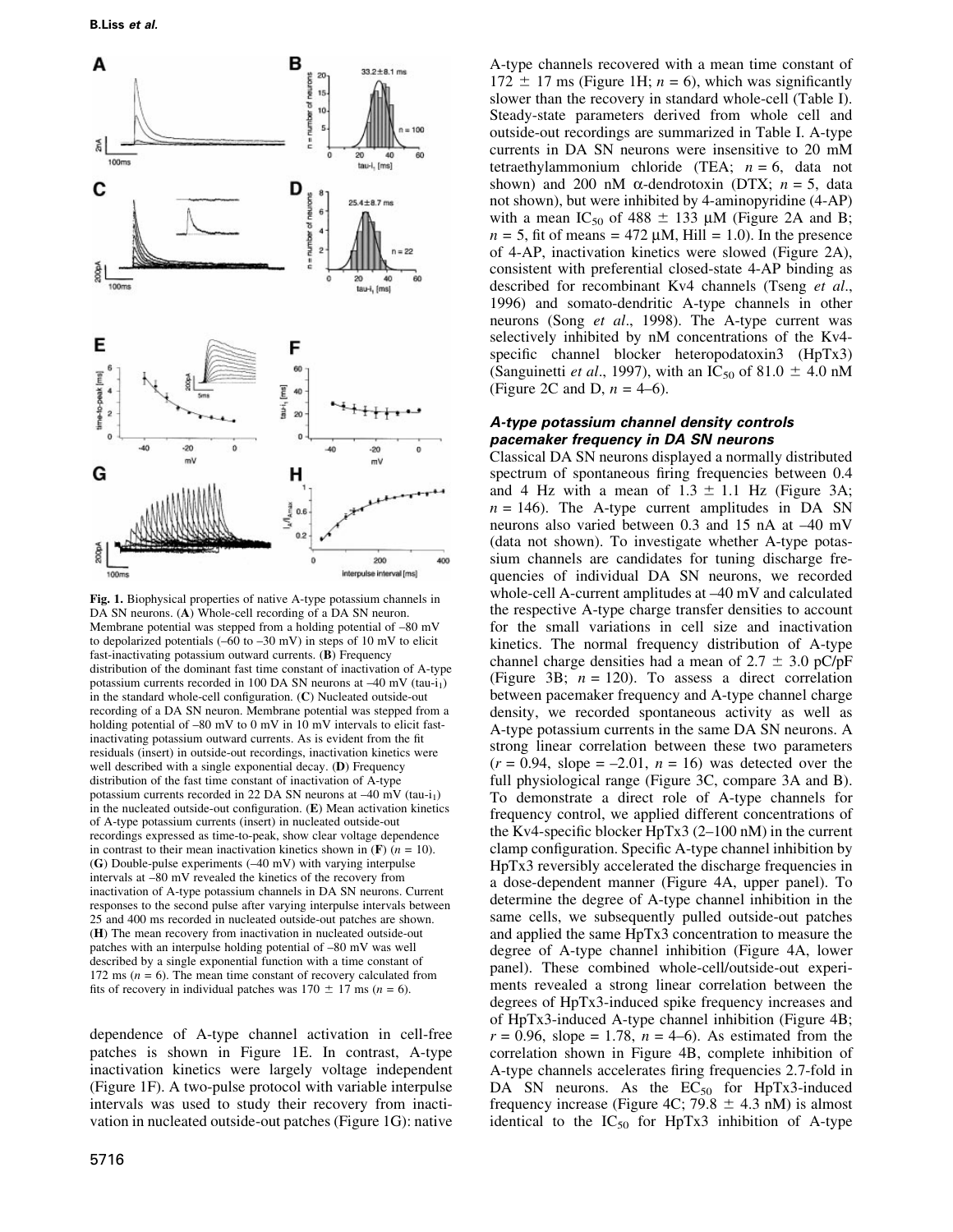| <b>Table I.</b> Properties of native A-type potassium channels in DA SN neurons |                                                                          |                                                                          |
|---------------------------------------------------------------------------------|--------------------------------------------------------------------------|--------------------------------------------------------------------------|
|                                                                                 | Standard whole-cell                                                      | Nucleated outside-out                                                    |
| Fast inactivation time constant (tau-i <sub>1</sub> at $-40$ mV)                |                                                                          |                                                                          |
| Not genotyped                                                                   | $33.2 \pm 8.1$ ms (n = 100)                                              | $25.4 \pm 8.7$ ms (n = 22)                                               |
| scPCR: $TH^+$ , $Kv4.3L^+$                                                      | $27.0 \pm 9.5$ ms (n = 32)                                               |                                                                          |
| scPCR: $TH^+$ , KChip $3.1^+$                                                   | $28.3 \pm 12.0$ ms (n = 12)                                              |                                                                          |
| TaqMan-PCR: Kv4.3L <sup>+</sup>                                                 | $32.5 \pm 5.5$ ms (n = 21)                                               |                                                                          |
| TaqMan-PCR: KChip3.1+                                                           | $27.8 \pm 2.4$ ms (n = 13)                                               |                                                                          |
| Steady-state activation                                                         | $V_{50} = -27.1 \pm 1.4$ mV<br>slope = $6.5 \pm 1.2$ mV ( <i>n</i> = 16) | $V_{50} = -28.6 \pm 2.2$ mV<br>slope = $10.2 \pm 1.0$ mV ( <i>n</i> = 6) |
| Steady-state inactivation                                                       | $V_{50} = -64.1 \pm 1.2$ mV<br>slope = $7.6 \pm 1.2$ mV ( <i>n</i> = 16) | $V_{50} = -77.1 \pm 1.4$ mV<br>slope = $6.6 \pm 1.1$ mV $(n = 6)$        |
| Recovery from inactivation (tau-r at $-80$ mV)                                  | $29.5 \pm 4.3$ ms (n = 7)                                                | $172 \pm 17$ ms $(n = 6)$                                                |



Fig. 2. Pharmacological profile of A-type potassium channels in DA SN neurons. (A) Whole-cell recording of a DA SN neuron. The membrane potential was stepped to  $-40$  mV and current responses were recorded in increasing 4-aminopyridine (4-AP). (B) Mean doseresponse for 4-AP inhibition:  $IC_{50} = 472 \mu M$ , Hill coefficient of 1  $(n = 6)$ . Mean IC<sub>50</sub> calculated from Hill fits of individual neurons:  $488 \pm 131 \text{ µM}$  (white circle,  $n = 6$ ). (C) Same pulse protocol as in (A) under control and in the presence of HpTx3. (D) Mean dose-response for HpTx3 inhibition: IC<sub>50</sub> of 81.0  $\pm$  4.0 nM (mean  $\pm$  SD of fit), Hill coefficient of 1.1 ( $n = 6$ ).

channels (Figure 2D;  $81.0 \pm 4.0$  nM), these quantitative data strongly suggest that the number of active A-type channels exerts a powerful control over the discharge rates of DA SN neurons.

#### Molecular composition of A-type potassium channels in DA SN neurons

To identify the molecular composition of A-type potassium channels in DA SN neurons, we combined patchclamp recordings with single-cell RT-multiplex-PCR (Lambolez et al., 1992), to probe for the expression of the relevant A-type channel  $\alpha$  subunit candidate genes Kv4.1, Kv4.2 and Kv4.3 as well as Kv1.4 (Stuhmer et al., 1989), and Kv $\beta$ 1.1 (Rettig *et al.*, 1994). The primer pairs for Kv4.3 were designed to distinguish between the short (Kv4.3M) and the long (Kv4.3L) splice variants (Ohya et al., 1997; Isbrandt et al., 2000). For phenotypic



Fig. 3. Correlation of pacemaker frequencies and A-type potassium channel densities over the full physiological spectrum in DA SN neurons. (A) Frequency distribution of pacemaker frequencies from 146 DA SN neurons (standard whole-cell recordings). **(B)** Frequency distribution of A-type potassium charge densities (pC/pF) calculated from A-type potassium currents elicited at  $-40$  mV from a holding potential of -80 mV recorded in 120 DA SN neurons (standard wholecell). (C) Pacemaker frequencies and A-type potassium charge densities were codetermined in 16 DA SN neurons and show a strong linear correlation ( $r = 0.94$ , slope = -2.01,  $n = 16$ ) over the full physiological range of both parameters. Insert: typical spontaneous pacemaker activity of a DA SN neuron (broken line at  $-40$  mV).

identification of dopaminergic and GABAergic SN neurons, we probed in parallel for the expression of two neuronal markers, tyrosine-hydroxylase (TH) and l-glutamate-decarboxylase  $(GAD<sub>67</sub>)$ . Figure 5A shows that all mRNAs, including both splice variants of Kv4.3, were detected using highly diluted mouse midbrain cDNA as a PCR template (<10 fmol template cDNA, positive control). With this protocol, we analysed the mRNA expression of A-type potassium channel subunits in single DA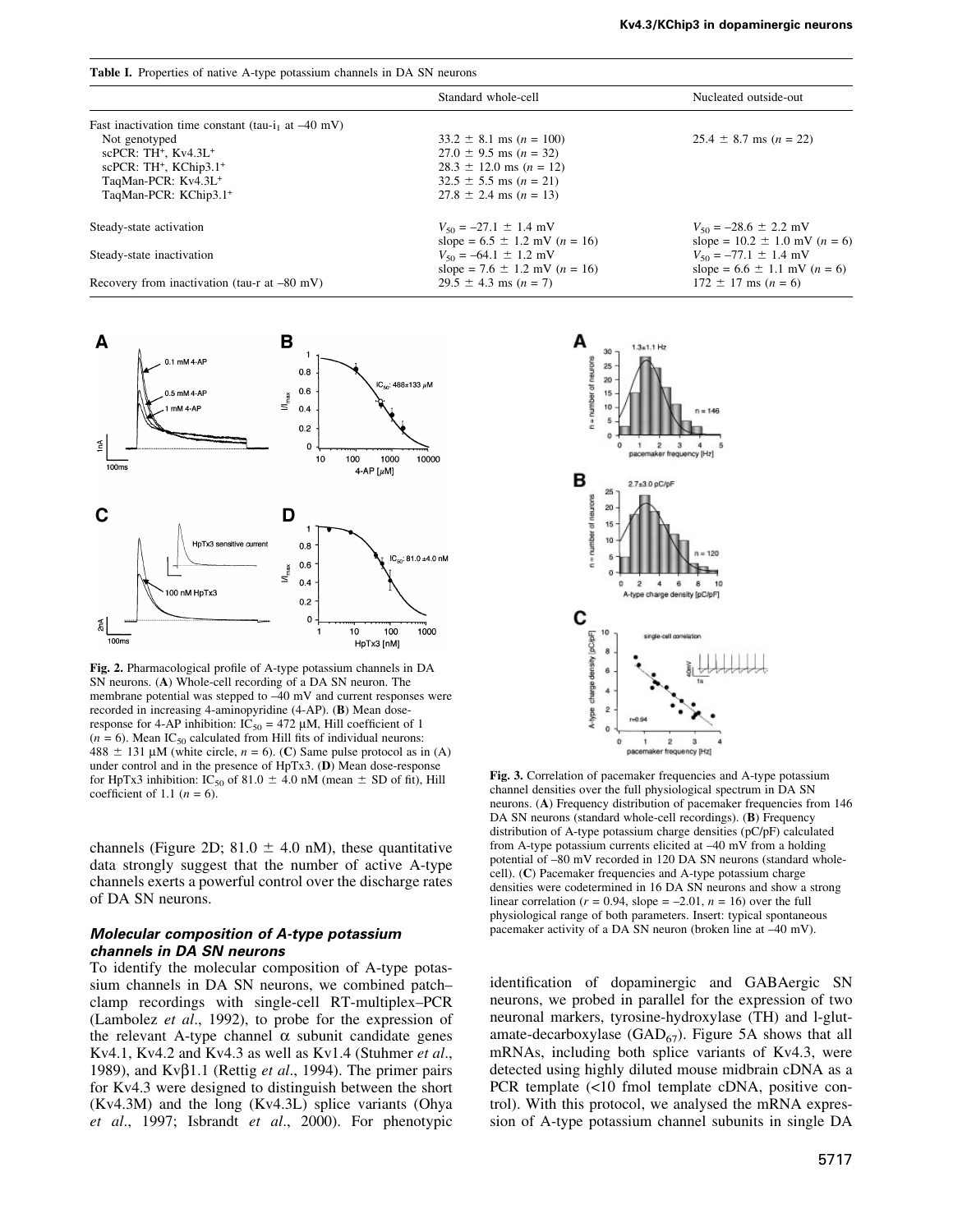

Fig. 4. A-type potassium channels control pacemaker frequencies in DA SN neurons. (A) Upper panels: current clamp whole-cell recording of pacemaker activity of a DA SN neuron under control, in the presence of 100 nM HpTx3, and after washout of the toxin (broken lines at  $-40$  mV). After current clamp recording, an outside-out patch was pulled from the same neuron and the effect of 100 nM HpTx3 on the A-type current elicited by a voltage step to  $-40$  mV from a holding potential of  $-100$  mV was recorded (lower panel) to correlate the effect of a particular HpTx3 concentration on the frequency and A-type current in the same neuron. (B) Mean data from experiments in (A): the degree of HpTx3-induced frequency increase is tightly coupled to the degree of HpTx3-induced A-current inhibition determined in the same cells. The strong linear correlation ( $r = 0.96$ , slope = 1.78,  $n = 4-6$ ) predicts a 2.7-fold (+170%) increase of pacemaker frequencies with complete inhibition of A-type channels. (C) Mean dose-response for HpTx3-induced frequency increase in DA SN neurons:  $EC_{50} = 79.8 \pm 4.3$  nM (mean  $\pm$ SD of fit), Hill coefficient of 2.1 ( $n = 4-6$ ) is virtually identical to the IC<sub>50</sub> of HpTx3-induced A-channel inhibition (see Figure 2D).

SN neurons with fast-inactivating A-type potassium currents. All analysed neurons displayed a homogeneous expression pattern of only TH and Kv4.3L mRNA (Figure 5B;  $n = 32$ ). The inactivation time constants of A-type channels in these genotyped DA SN neurons were again normally distributed with a mean of  $27.0 \pm 9.5$  ms (Figure 5C; mean  $\pm$  SD,  $n = 32$ ). In additional sets of experiments, we also probed for the expression of Kv3.4 subunits that build a TEA-sensitive A-type potassium channel (Rudy et al., 1991; Schroter et al., 1991). We did not detect Kv3.4 mRNA in any of the tested TH- and Kv4.3L-positive neurons ( $n = 7$ ; data not shown).

To identify the possible contribution of  $Kv4\beta$  subunits to the A-type potassium channels in DA SN neurons, we probed for the expression of the relevant candidate gene family, KChip1-4 (An et al., 2000). Primers were designed to detect and discriminate all currently described KChip splice variants: KChip1, KChip2.1–2.5, KChip3.1/ 3.2 and KChip4.1/4.2 (An et al., 2000; Bahring et al., 2001; Ohya et al., 2001; Spreafico et al., 2001; Dr D.Isbrandt, personal communication). As shown in Figure 5D, all mRNAs for KChip1–4 were detected using highly diluted mouse whole-brain cDNA as PCR template,



Fig. 5. Fast inactivating A-type potassium channels are mediated by Kv4.3L and KChip3.1 expression in DA SN neurons. (A) PCR positive control: all A-type potassium channel candidate subunits and the two marker transcripts are detected using mouse midbrain cDNA (<10 fmol) as a PCR template. The amplified fragments had sizes (bp) predicted by their corresponding mRNA sequences. (B) Multiplex PCR expression profiling of a single dopaminergic (TH+,  $GAD_{67}$ ) SN neuron displaying fast-inactivating A-type potassium current evoked by membrane depolarizations to  $-50$  and  $-40$  mV from a holding potential of ±80 mV (upper panel). Agarose gel analysis (lower panel) shows that TH and Kv4.3L were coexpressed in this neuron. This homogeneous expression pattern was found for all analyzed DA SN neurons ( $n = 32$ ). (C) Frequency distribution of the dominant fast time constant of inactivation of A-type potassium currents recorded (standard whole cell) in 32 genotyped (TH+, Kv4.3L+) DA SN neurons at -40 mV. This distribution is very similar to those of non-genotyped DA SN neurons shown in Figure 1B and D. (D-F) Same type of single-cell multiplex  $RT-PCR$  experiments as shown in  $(A-C)$  for KChip1-4 expression. (D) Positive control: all probed KChip subunits were expressed in mouse brain with KChip2.4, KChip3.1 (as well as KChip3.2) and KChip4.1 being the most prominent splice variants. (E) Agarose gel analysis shows that only TH and KChip3.1 were coexpressed in this DA SN neuron. This homogeneous expression pattern was found for all analyzed DA SN neurons  $(n = 12)$ . (F) Frequency distribution of the dominant fast time constant of inactivation of A-type potassium currents recorded in 12 genotyped (TH<sup>+</sup>, KChip3.1<sup>+</sup>) SN neurons at  $-40$  mV.

with KChip2.4, KChip3.1 and KChip4.1 being the prominent splice variants (note also the smaller KChip3.2 PCR band). The single-cell KChip1-4 expression profiling demonstrated that DA SN neurons with fast inactivating A-type currents expressed only the long splice variant of KChip3, KChip3.1 (Figure 5E and F; mean  $\pm$  SD,  $28.3 \pm 12.0$  ms,  $n = 12$ ). Sequencing of the KChip3.1 PCR fragment, amplified from single DA SN neurons, identified the KChip3.1  $T^+$  variant, which contains four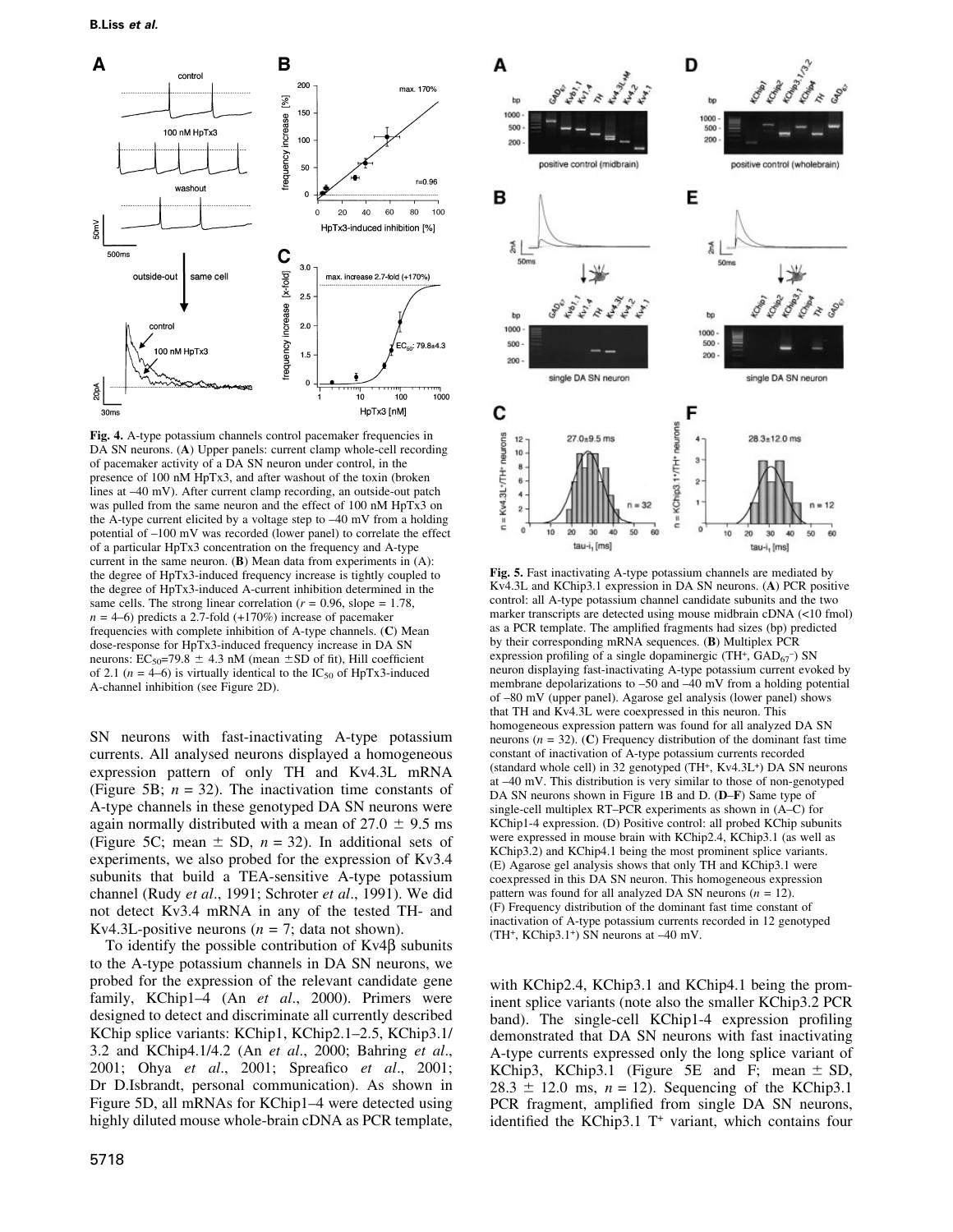

Fig. 6. Double immunolabelling demonstrates Kv4.3 protein expression in DA SN neurons. Upper panels: overview of the distribution of Kv4.3 (green) and TH immunoreactivity (red) in the substantia nigra. Scale bars: 100  $\mu$ m. Lower panels: Kv4.3 (green) and TH immunoreactivity (red) of a single DA SN neuron at high resolution. Scale bars:  $10 \mu m$ .

additional nucleotides at the beginning of exon three, compared with the KChip3 T<sup>-</sup> variant (Spreafico et al., 2001). Double-labelling immunocytochemistry confirmed at the protein level that Kv4.3 was expressed in identified (TH immunopositive) DA SN neurons (Figure 6). In accordance with the single-cell RT-PCR data, Kv4.2 protein was not detected in TH-positive midbrain neurons (data not shown).

#### Kv4.3L and KChip3.1 mRNA abundance linearly correlates with A-type potassium channel density in DA SN neurons

As we identified Kv4.3L and KChip3.1 as the only  $\alpha$  and  $\beta$ subunits of fast inactivating A-type potassium channels in DA SN neurons, we studied a possible direct link between Kv4.3L and KChip3.1 mRNA abundance and the number of functional A-type channels at the level of individual cells. For this purpose, we developed Kv4.3- and KChip3 specific quantitative single-cell RT-PCR protocols, based on the real-time fluorescence TaqMan approach (Bustin, 2000; Medhurst et al., 2000). In control experiments, we characterized the performance of the Kv4.3 and KChip3 assays over a large range of template concentrations between 1 and 1 000 000 dsDNA molecules. A TaqMan real-time PCR result for different Kv4.3 template numbers is shown in Figure 7A, plotting the relative fluorescence intensity  $(R_f)$  against the number of PCR cycles. The same data were plotted on a logarithmic scale for a better identification of the exponential PCR amplification phase, and to set a fluorescence threshold of amplification detection (Figure 7B; cycle threshold,  $C_t$  line). These data show the high reproducibility of the Kv4.3 PCR assay and the independence of amplification kinetics from the template concentration. This allowed the generation of a  $C_t$  value standard curve ( $r = 0.999$ , slope = -3.41, inter $cept = 40.47$  for absolute quantification of single-cell Kv4.3 cDNA molecules (Figure 7C;  $n = 4$  parallel experiment). The mean slope of  $-3.41 \pm 0.05$  was close to the theoretical value of  $-3.32$  ( $-1/\log 2$ ) for a perfect PCR reaction that exactly doubles the number of template molecules with each cycle. A similar  $C_t$  value standard curve was obtained for KChip3 ( $r = 0.998$ , slope = -3.45, intercept = 39.66,  $n = 4$  parallel experiments; data not shown). Figure 8A shows single-cell real-time PCR results for two individual DA SN neurons with an ~4-fold difference in A-type channel densities (left panels). Quantitative RT-PCR analysis of both cells revealed a single-cell  $C_t$  value difference of about two, corresponding to a 4-fold difference in Kv4.3 expression levels (right panels). Based on our absolute standard (Figure 7C), we detected a spectrum of Kv4.3L expression between 6 and 68 cDNA molecules, using the cDNAs from single, electrophysiologically characterized DA SN neurons as templates for real-time PCR (Figure 8B;  $n = 21$ ). Again, the inactivation time constants of A-type channels in these neurons, genotyped by real-time PCR, were normally distributed with a mean of  $32.8 \pm 5.5$  ms (mean  $\pm$  SD,  $n = 21$ ). To assess a direct correlation between single-cell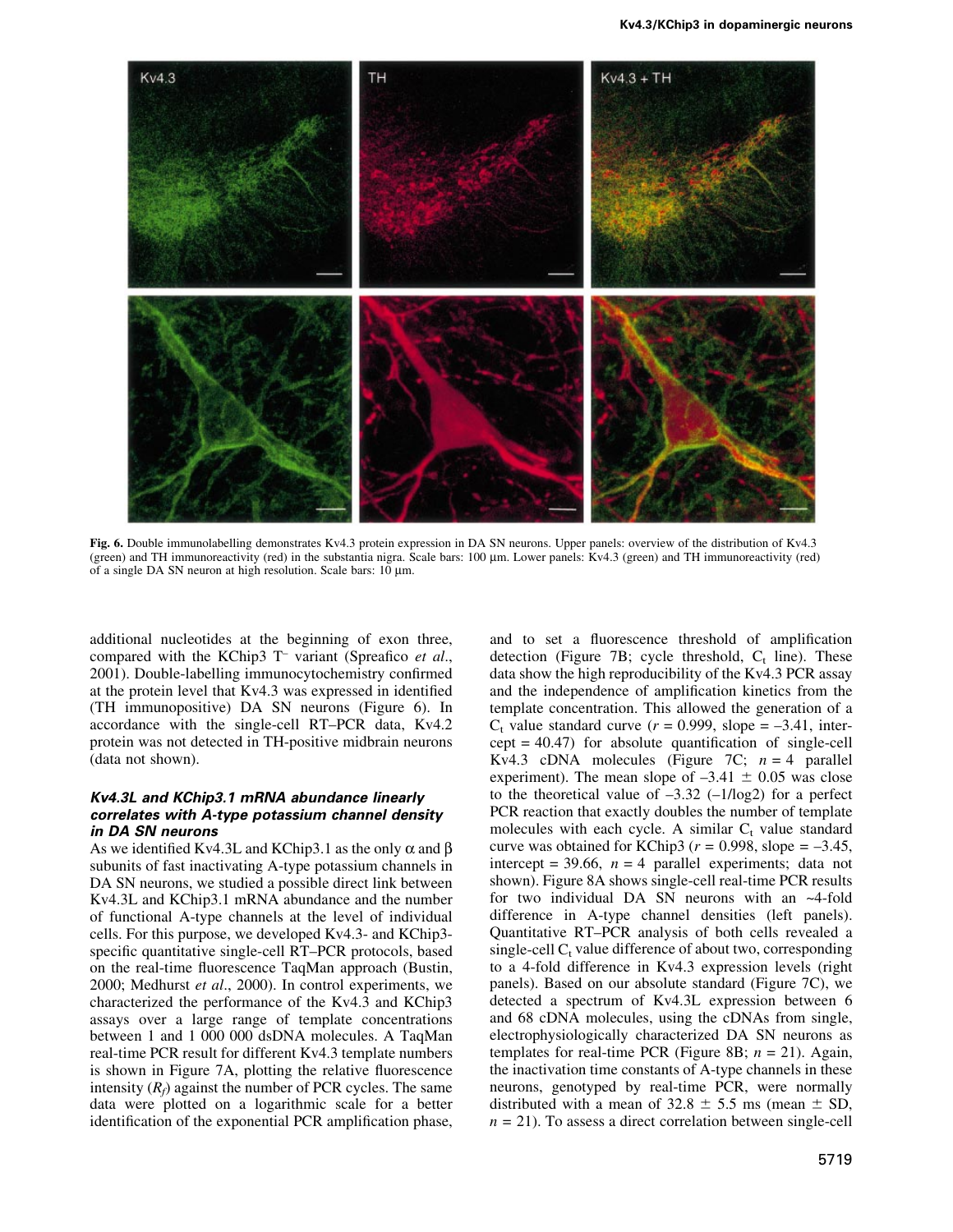

Fig. 7. Real-time fluorescent RT-PCR standard curve for single-cell Kv4.3L quantification.  $(A)$  Sensitivity and reproducibility of the realtime fluorescent RT-PCR protocol for Kv4.3L. Relative fluorescence intensities  $(R_f)$  were plotted against PCR cycle number for quadruple experiments with five different calculated numbers of Kv4.3L dsDNA template molecules (ranging from 1 to 1 000 000 molecules, as indicated). (B) Same data as in (A) are plotted on a logarithmic  $R_f$ scale, for better illustration of the exponential phase of the PCR. Slopes of the exponential amplification phases are highly reproducible and independent of template concentration. The bold line indicates the fluorescence threshold of amplification detection at  $R_f = 0.08$ , manually set within the exponential PCR phase. (C) Absolute standard curve for Kv4.3L cDNA detection derived from data shown in (A) and (B). The cycle number where the relative fluorescence crosses this threshold of amplification detection is defined as the  $C_t$  value. Mean  $C_t$  values for different numbers of Kv4.3L template molecules are plotted against their respective numbers of template molecules on a logarithmic scale. The linear regression fit ( $r = 0.999$ ) defined the intercept as PCR cycle 40.47.

expression of Kv4.3L mRNA molecules and A-type potassium channel density, we plotted the number of calculated Kv4.3L cDNA molecules in individual neurons against their A-type channel charges, as well as against their A-type channel charge densities (Figure 8B). The numbers of Kv4.3L cDNA molecules were highly correlated to the total number, as well as to the density of functional A-type channels, over the complete physiological range at the level of individual DA SN neurons (Figure 8B left panel,  $r = 0.90$ , slope = 8.14; right panel,  $r = 0.91$ , slope = 0.22,  $n = 21$ ).

To control for the specificity of this quantitative singlecell genotype/phenotype correlation we developed quantitative PCR assays for  $\beta$ -actin and the dopaminergic marker genes vesicular monoamine transporter 2 (VMAT2) (Takahashi and Uhl, 1997), dopamine transporter (DAT) (Wu and Gu, 1999) and tyrosine hydroxylase (TH, see Materials and methods). The mRNA abundances of all four genes also varied significantly at the level of single DA SN neurons but were not correlated to the number or density of functional A-type channels ( $\beta$ -actin,  $r = 0.14$ , slope = 0.003,  $n = 18$ ; VMAT2,  $r = 0.21$ , slope =  $-0.004$ ,  $n = 18$ ; Figure 8C, DAT,  $r = 0.05$ , slope = 0.0008,  $n = 18$  and TH,  $r = 0.21$ , slope = 0.00002,  $n = 18$ ; data not shown).



Fig. 8. Linear correlation between A-type potassium charge and density, and number of Kv4.3 cDNA molecules. (A) Two examples of single-cell real-time fluorescent RT-PCR experiments on individual DA SN neurons. Different A-type current amplitudes with similar inactivation kinetics (corresponding to differences in A-type potassium charge transfer) are elicited by membrane depolarizations to  $-40$  mV from a holding potential of  $-80$  mV (left panels). The bold line indicates the threshold of amplification detection at  $R_f = 0.08$ . The DA SN neuron with a 4-fold smaller A-type potassium current displayed a  $C<sub>t</sub>$  value of 38.2 (upper panels) that was about two cycles larger compared with that of the other DA SN neuron ( $C_t$  = 36.1). A difference of two  $C_t$  values corresponds to a 4-fold difference in Kv4.3L cDNA template concentration. (B) A-type potassium charge (left panel) and charge densities (right panel), and number of Kv4.3L cDNA molecules were codetermined in 21 DA SN neurons and show strong linear correlation ( $r = 0.90$  and 0.91, respectively) over the full physiological range of both parameters. (C) A-type potassium charge densities and number of  $\beta$ -actin (left panel) and VMAT2 (right panel) cDNA molecules each were codetermined in 18 DA SN neurons and show no correlation ( $r = 0.14$  and 0.21, respectively).

Figure 9A shows KChip3 single-cell real-time PCR results for two individual DA SN neurons, again with an ~4-fold difference in A-type channel densities and an  $\sim$ 2-fold difference in C<sub>t</sub>-values. Based on the KChip3 standard, we detected a spectrum of KChip3.1 expression between two and 26 cDNA molecules,  $(n = 13)$ . The mean inactivation time constant of A-type channels in these KChip3 genotyped neurons was  $27.8 \pm 2.4$  ms (n = 13). Analogous to the results for Kv4.3, the numbers of KChip3.1 cDNA molecules were also highly correlated to the total number and to the density of functional A-type channels (Figure 9B, left panel,  $r = 0.90$ , slope = 17.4; right panel,  $r = 0.92$ , slope = 0.30,  $n = 13$ ).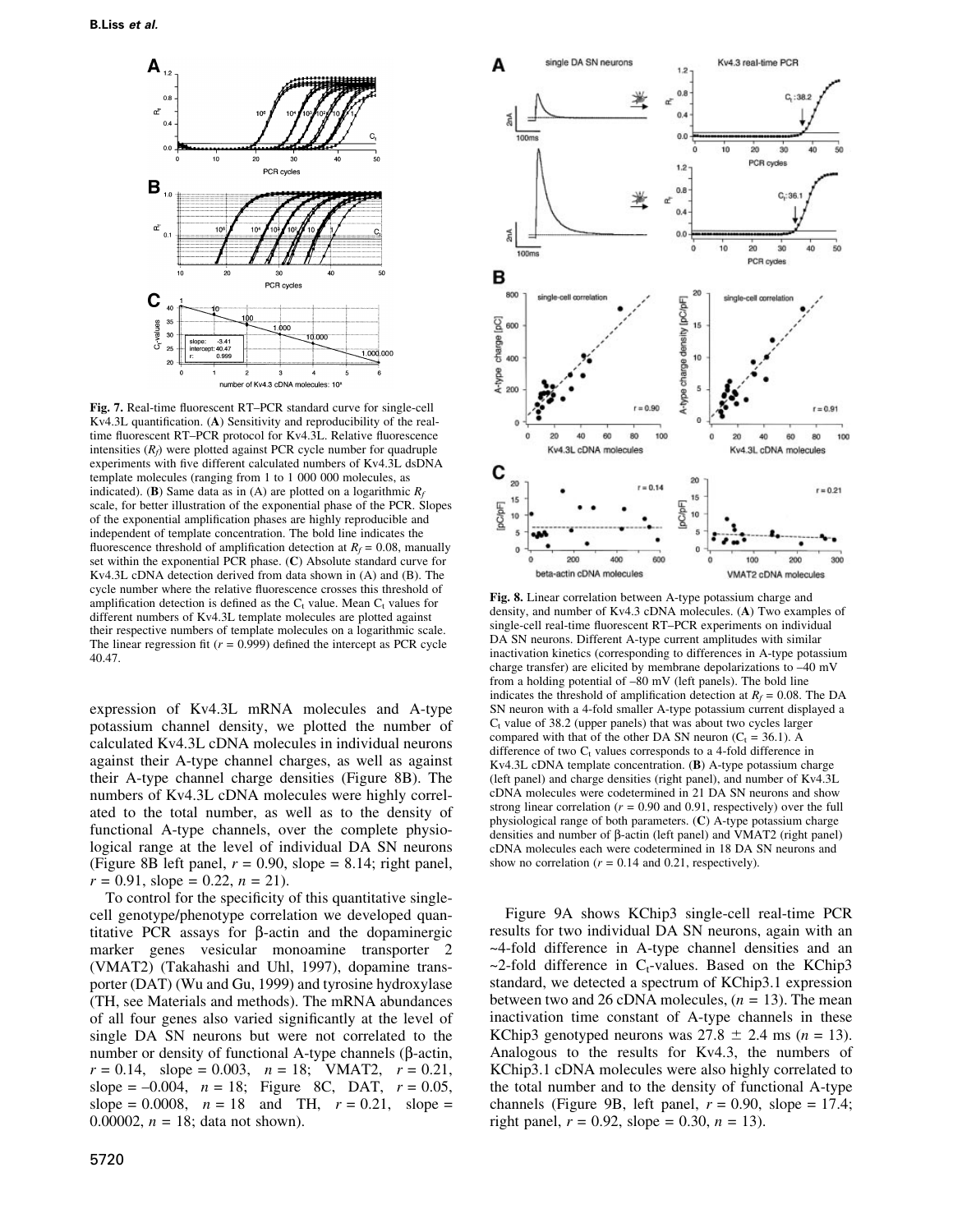

Fig. 9. Linear correlation between A-type potassium charge/density and number of KChip3 cDNA molecules. (A) Two examples of single-cell real-time fluorescent RT-PCR experiments on individual DA SN neurons (same type of experiment as described in caption to Figure 8). The DA SN neuron with an ~4-fold smaller A-type potassium current displayed a  $C_t$  value of 39.2 (upper panels), which was about two cycles larger compared with that of the other neuron  $(C_t = 37.3)$ . (B) A-type potassium charge and charge densities, and number of KChip3 cDNA molecules were codetermined in 13 DA SN neurons and show strong linear correlation ( $r = 0.90$  and 0.92, respectively) over the full physiological range of both parameters.

In summary, our results explain the full spectrum of pacemaker frequencies in DA SN neurons by single-cell variations in the number of active A-type channels, which in turn are closely correlated to the levels of Kv4.3L as well as KChip3.1 mRNA transcripts.

#### **Discussion**

#### A-type channels control spontaneous activity in dopaminergic SN neurons

The presence of A-type potassium channels in DA SN neurons has been reported in several studies (Silva et al., 1990; Grace, 1991; Liss et al., 1999), but a biophysical and pharmacological characterization including the verification of gating properties in cell-free patches has not yet been provided. We show here that A-type potassium channels in classical DA SN neurons have properties that are consistent with heterologously-expressed Kv4/KChip potassium channels (Table I; compare, Serodio et al., 1996; Dilks et al., 1999; Faivre et al., 1999; Franqueza et al., 1999; An et al., 2000). In agreement with this homogeneous biophysical profile, qualitative single-cell multiplex RT-PCR also displayed a homogeneous expression profile of only the long splice variants of Kv4.3 and KChip3 in DA SN neurons. In recombinant systems, coexpression of KChip1 and KChip2 with Kv4 $\alpha$  subunits

enhanced channel surface expression and modified gating properties. The biophysical modification induced by KChip coexpression, i.e. the degree of activation shift to negative potentials, the slowing of inactivation and acceleration of recovery from inactivation of A-type channels, was not only dependent on the particular KChip gene but also on the KChip splice variant present (An et al., 2000; Bahring et al., 2001; Nakamura et al., 2001; Ohya et al., 2001). In this context, coexpression of the specific combination of Kv4.3L/KChip3.1 splice variants in DA SN neurons might be tailored to their specific function in pacemaker control. Future studies will show whether Kv4.3L and KChip3.1 subunits form functional A-type channel complexes in the plasma membrane of DA SN neurons, as was recently described for Kv4.3/KChip1 subunits in cerebellar granule cells (Holmqvist et al., 2001).

We detected large differences in the amplitudes and densities of fast-inactivating A-type potassium currents in DA SN neurons. These parameters were strongly correlated with the spontaneous pacemaker activities of DA SN neurons, demonstrating an important role of A-type channels in tuning pacemaker activity. The slope of  $-2$ of this linear correlation indicated a simple rule for A-type channel-mediated frequency control: doubling of A-type channel charge density reduces the pacemaker frequency by half. The ratio of the population means of A-channel charge densities and pacemaker frequencies of 2.07 is consistent with the rule. Moreover, the quantitative pharmacological data using the selective Kv4 channel blocker HpTx3 demonstrated that A-type channel density and frequency are indeed highly coupled at the level of individual DA neurons.

#### Quantitative real-time single-cell RT-PCR: Kv4.3L and KChip3.1 expression controls pacemaker activity of DA SN neurons

To address a possible quantitative phenotype/genotype correlation between the number of active A-type channels and Kv4.3L or KChip3.1 mRNA transcripts at the level of the individual cell, we developed quantitative real-time single-cell RT-PCR protocols for the detection of these Kv4  $\alpha$  and  $\beta$  subunits, as well as for several control genes, based on the TaqMan technique (Bustin, 2000; Medhurst et al., 2000). In contrast to previous quantitative singlecell studies, which correlated mean functional phenotypes with mean gene expression at the level of neuronal populations (Baro et al., 1997; Tkatch et al., 2000), our protocol is the first that provides quantitative comparison between individual neurons. In accordance with these population studies we demonstrate a strong linear correlation between A-type channel charge/density and Kv4.3 as well as KChip3 cDNA molecules over the full physiological range in DA SN neurons. In comparison, density gradients of A-type currents in heart tissue were either correlated with only KChip2 expression but not Kv4.3 (canine, human) or only with Kv4.2 but not KChip2 expression (rat) (Rosati et al., 2001).

Single-cell analysis of four different control genes  $(\beta$ -actin, VMAT2, DAT, TH) showed no correlation with the A-type channel density, demonstrating the specificity of our described genotype/phenotype correlations. It is noteworthy that all analysed control genes displayed large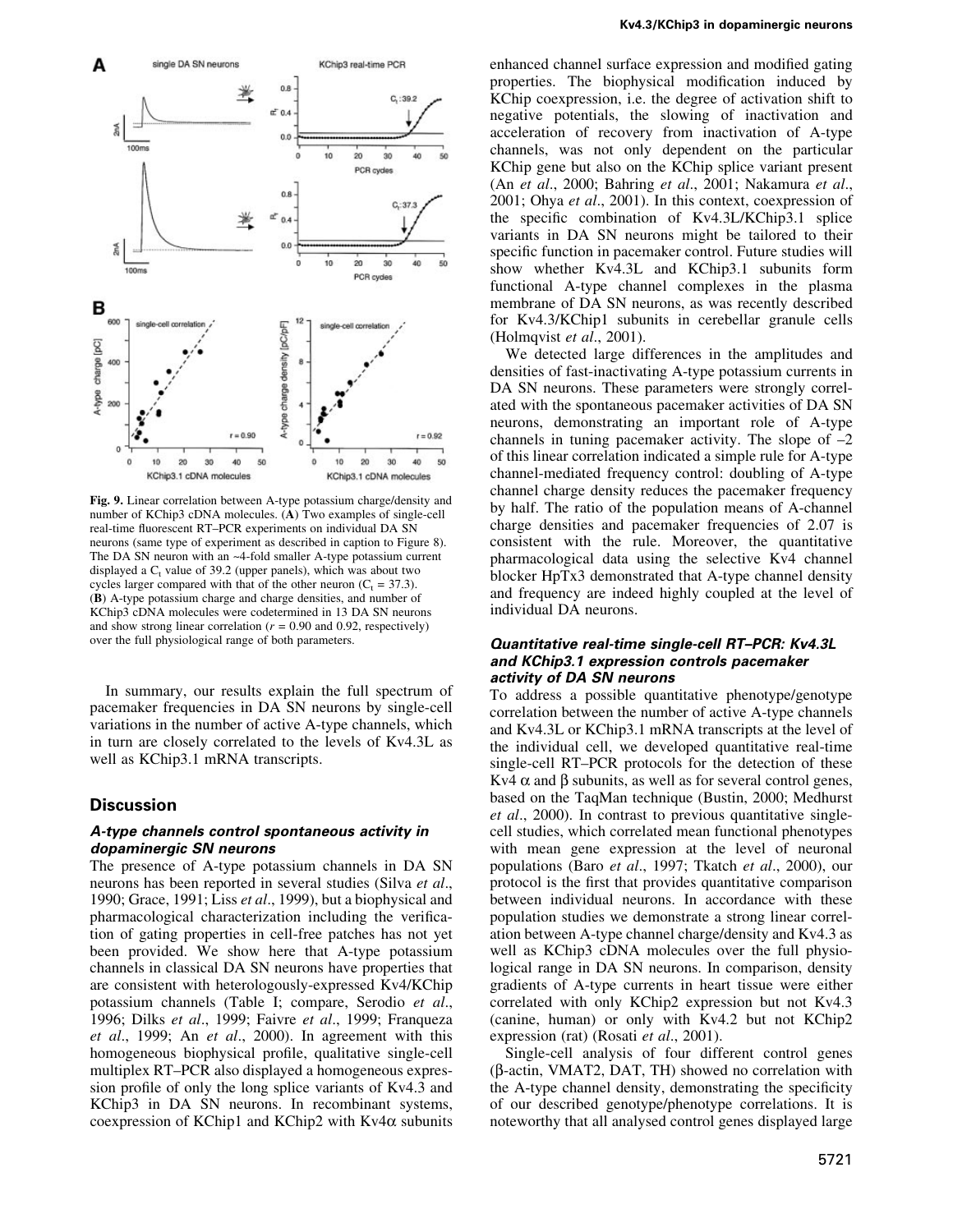variations in mRNA abundance at the level of individual DA SN neurons. Consequently, these genes are not appropriate for normalization of quantitative RT-PCR data from single DA SN neurons.

From our data, we can estimate the correlation between the numbers of single-cell Kv4.3L and KChip3.1 cDNA molecules and that of functional A-type channels in the plasma membrane. To determine and compare the absolute numbers of mRNA transcripts based on our single-cell cDNA values, one would have to take the efficiencies of cDNA synthesis for the different target genes into account. The efficiencies of the reverse transcription  $(RT)$  can be as low as  $1-30\%$ , depending on transcript secondary structure, protein-mRNA complex formation and total RNA copy number (Gerard et al., 1997; Zhang and Byrne, 1999; Bustin, 2000). Determining the RT efficiency in *in vitro* reactions or even via competitor RNA, directly added to single cell material as an internal standard (Tsuzuki et al., 2001), might still not fully represent the complex RT behaviour of genuine single-cell mRNA. A direct experimental definition of the Kv4.3L or KChip3.1 single-cell RT efficiency would provide mRNA/cDNA correction factors, but would have no impact on our major finding, the linear correlation between the number of functional A-type channels and the abundance of both  $Kv4\alpha$  and  $Kv4\beta$  mRNA.

The correlation described between A-type whole-cell conductance and cDNA molecules of 1.5 nS per Kv4.3L for individual DA SN neurons is similar to those comparing different neuronal populations [~2 nS per Kv4.2 (Tkatch et al., 2000) and  $\sim$ 1.25 nS for lobster shal (Baro et al., 1997)]. This factor is considerably higher for KChip3 (10.8 nS per KChip3 cDNA). Assuming a similar RT efficiency of Kv4.3 and KChip3, this might indicate a higher translation efficiency of the  $Kv4\beta$  subunit compared with that of the  $Kv4\alpha$  subunit. Given an open probability  $(P_0)$  of about 0.1 and unitary conductance of recombinant Kv4.3L channels of 18 ps (Wang et al., 2000), a single Kv4.3 cDNA molecule would correspond to ~800 functional Kv4.3 channels, made up of 3200 Kv4.3 subunits ( $N = \text{macroscopic current}/P_0^*$ unitary current). A single KChip3 cDNA molecule would correspond to ~6000 functional channels. These coupling rates between transcription and translation are comparable to those described in a systematic study of mRNA/protein correlation for  $>100$  different genes (correlation  $\sim 1/4000$ ) in yeast (Futcher et al., 1999). The linear correlation in DA SN neurons between the size of the active A-type channel pool and Kv4.3 as well as KChip3 transcription implies that downstream regulatory mechanisms might all be coupled in a linear and non-saturating fashion. Future studies might address the interesting question of which signals, including neuronal activity itself, control Kv4.3L and KChip3.1 gene expression (Song et al., 2001; Zhang et al., 2001), and consequently DA pacemaker frequency and dopamine release.

## Physiological role of activity control in DA neurons

There is good evidence that striatal dopamine release is linearly coupled to the electrical activity of DA SN neurons: a decrease in pacemaker frequency of 1 Hz would reduce dopamine release by  $\sim 10\%$  (Cragg et al., 2000). While chronic neuroleptic therapy can dramatically decrease electrical activity of DA SN neurons and induce Parkinsonian symptoms (Grace *et al.*, 1997; Boye and Rompre, 2000), increased striatal dopamine release has been found in schizophrenic patients and is highly correlated with psychotic episodes (Abi-Dargham et al., 2000). Thus, a better understanding of the molecular mechanisms that control pacemaker activity in DA neurons is essential. Given the findings of this study, Kv4.3L/KChip3.1 A-type channels might provide a novel therapeutic target to modulate the striatonigral dopaminergic system of the brain.

# Materials and methods

## Electrophysiology

Coronal midbrain slice preparation from 14-day-old C57bl6/J mice and electrophysiological recording/data analysis were performed as previously described (Liss et al., 1999). Only experiments with uncompensated series resistances of  $\langle 4 \text{ M}\Omega \rangle$  were analyzed and compensated by 85%. Voltage clamp recordings, apart from the combined current clamp and voltage clamp recordings (Figure 3C), were in 250 nM tetrodotoxin (TTX) in the artificial cerebrospinal fluid (ACSF). The A-type charge transfer (pC) was calculated by integrating  $(nA \times ms)$  the fastinactivating current component. The A-type charge density (pC/pF) was calculated by dividing the A-type charge transfer (pC) by whole-cell capacitance (pF) as a measure of cell size. Concentration-response data were fitted according to the Hill relationship  $\{I/I_{\text{max}} = 1/[1+(X)/IC_{50}]^n\}$ . Data were given as mean  $\pm$  SEM or as mean  $\pm$  SD.

## Qualitative single-cell RT-multiplex-PCR

Single-cell experiments and control reactions were performed as previously described (Liss et al., 1999). Following RT, the cDNAs for Kv4.1, Kv4.2, Kv4.3M/L, Kv1.4, Kv $\beta$  1.1, TH and  $GAD_{67}$  were amplified in a multiplex PCR using the following set of primers. Kv4.1-F1 5'-CTCCAAAGAGCAGTCGTGTG-3¢ (DDBJ/EMBL/GenBank accession number NM\_008423, pos. 651); Kv4.1-R1 5'-GACTTTCATCTGGCG-TGTTG-3' (1837); Kv4.2-F1 5'-GCCTTCGTTAGCAAATCTGG-3' [S64320 (rat) 1944]; Kv4.2-R1 5'-GGGTCACAGGAATACAGTG-GAC-3' (2718); Kv4.3-F1 5'-ATCTTCAAGTTCTCCCGACAT-3' (Kv4.3L: AF107781, Kv4.3M: AF107782, 889); Kv4.3-R1 5¢-GTT-TGGTCTCAGTCCGTCGT-3¢ (1812/1775); Kv1.4-F1 5¢-CTCTGGG-CTCCACTAACGAG-3' (U03722/U03723, pos. 189); Kv1.4-R1 5'-CTT- $CTCAGAGACTCGGCGTT-3'$  (U03723, 715); Kv $\beta$  1.1-F1 CAATTGCCTACGAAAGTGGAG  $(X97281, 711)$  and  $Kv\beta$  1.1-R1 5'-GTGATTGAAAAGAGTGGCTGG-3' (1683). Primer pairs for TH and  $GAD_{67}$  and PCR conditions were identical to those previously described (Liss et al., 1999). Nested PCR amplifications were carried out in individual 50 µl reactions in a Perkin Elmer Thermocycler GeneAmp 9700 (Applied Biosystems) with the following primer pairs: Kv4.1-F2 5'-CATCTGCTCACTTAGCGGTG-3' (1170); Kv4.1-R2 5'-CACTCTTTGCCAAACGGATT-3' (1321); Kv4.2-F2 5'-TTGAAG-AAAGCTGCATGGAA-3¢ (2047); Kv4.2-R2 5¢-CTTCCATTTTGG-CATTTAAGC-3¢ (2295); Kv4.3-F2 5¢-CCACCTGCTACACTG-CTTAGAA-3¢ (1431); Kv4.3-R2 5¢-CAAATTAAGGCTGGAGCGAC-3' [1785(L)/1728(M)]; Kv1.4-F2 5'-GACAACCGAACTTGTTCCGT-3'<br>(U03722 - 243): Kv1.4-R2 - 5'-GTCTTAGCACTTGCCTTCTC-3' 243); Kv1.4-R2 5'-GTCTTAGCACTTGCCTTCTC-3' (U03723, 421);  $Kv\beta$  1.1-F2 5'-ATGGAAGAAATCGTTCGAGC-3' (986) and Kv $\beta$  1.1-R2 5'-GGTTTTCAATGAGTTGTTCC-3' (1490). RT-PCR for Kv3.4 was carried out as multiplex PCR in combination with Kv4.3, TH and  $GAD_{67}$  using the following set of primers: mKv3.4-F5 (exon2 M81253, exon3 Aj010309; 93) 5¢-GACGGAGATTCATCG-GGTAG-3'; mKv3.4-R1 (140) 5'-CTTCTTGTTTCTGTCCCGTGT-3'; mKv3.4-F25 (305) 5'-AGGTGGGATTGAGTGGTTTG-3' and mKv3.4-R5 (187) 5'-TCAGCACAGGCATAGTCCC-3'. KChip primers were designed to detect and discriminate the following splice variants: KChip2, five splice variants  $(2.1-2.5)$ ; KChip3, two splice variants  $(3.1 \text{ and } 3.2)$ and KChip4, two splice variants (4.1 and 4.2). Outer primer sequences: mKChip1-F6 (AK014313, 218) 5'-CCCCACGTTTTCTGAATACC-3'; mKChip1-R3 (597) 5'-TTCATTGACCACACCGCTAG-3'; mKChip2.4-F3 (AB044570, 17) 5'-GCAAGGAGAGTTTGTCCGAT-3'; mKChip2.4-R36 (696) 5'-GAAGCTCTCCACATGTTCCC-3'; mKChip3.1-F5 (AF287733, 80) 5'-AAGCGGGAAGATTAGTGACG-3'; mKChip3.1-R72 (676) 5'-CTCCTCCTTGGTGATGCAA-3'; mKChip4.1-F34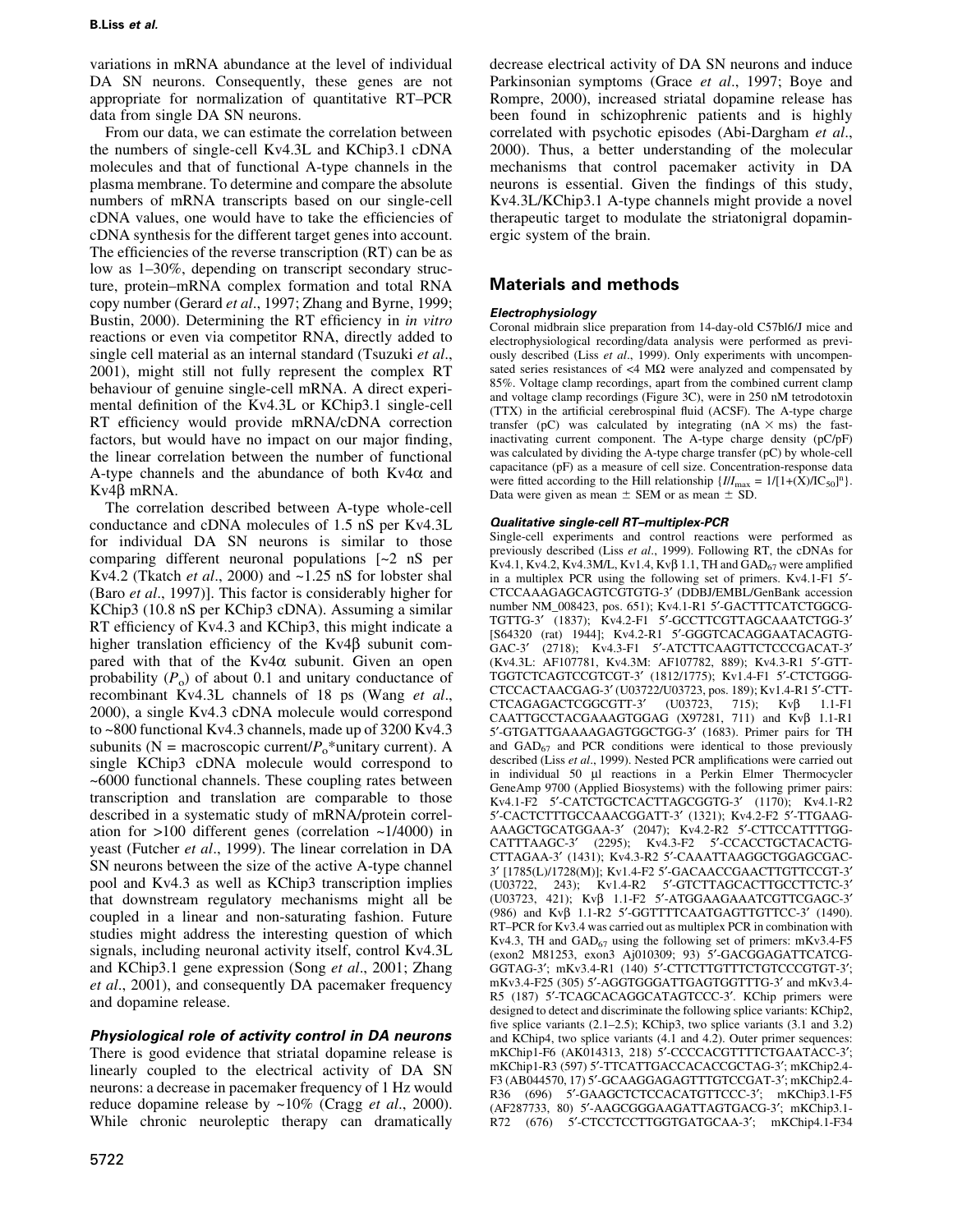(AF305071, 30) 5'-GAACGTGAGAAGGGTGGAAA-3' and mKChip4.1-R35 (615) 5'-GGGAGCATCTTCCTTGAGG-3'. Inner primer sequences: mKChip1-F29 (266) 5'-TTTTGCTTTCTCGCT-TTTCC-3'; mKChip1-R8 (446) 5'-TCTTTAGAGGGTCGCCTTTG-3'; mKChip2.4-F17 (54) 5'-CTCCTACGACCAGCTCACG-3'; mKChip2.4-R15 (657) 5'-TGCAGGGTACGTGTACTTGC-3'; mKChip3.1-F13 (243) 5¢-TGATGCGTTGCTGCTTAATC-3¢; mKChip3.1-R4 (621) 5¢-TTG-AGCTTCTCATGGACCG-3'; mKChip4.1-F5 (12) 5'-AAGGGTGGA-AAGCATCTCG-3' and mKChip4.1-R4 (606) 5'-TTCCTTGAGGAC-CGGGTAT-3'. All primers were designed to be intron spanning. To investigate the presence and size of the amplified fragments,  $15 \mu$ l aliquots of PCR products were separated in parallel with a 100 bp ladder by electrophoresis and visualized in 2% agarose gels with ethidium bromide. The predicted sizes (bp) of the PCR-generated fragments were: TH (377), GAD67 (702), Kv4.1 (152), Kv4.2 (249), Kv4.3L/M (355/298), Kv1.4 (498), Kvb 1.1 (505), Kv3.4 (829), KChip1 (180), KChip2.1(549), KChip2.2 (453), KChip2.3 (648), KChip2.4 (603), KChip2.5 (345), KChip3.1/3.2 (378/312) and KChip4.1/4.2 (594/492). The identities of PCR products were verified by direct sequencing. RT minus controls were negative for all analyzed neurons ( $n = 9$  for Kv $\alpha$  subunit protocol,  $n = 5$ for KChip protocol).

#### Quantitative real-time single-cell PCR (TaqMan)

Hybridization primer/probe assays specific for real-time PCR detection of Kv4.3 and KChip3, as well as for  $\beta$ -actin, tyrosine hydroxylase, VMAT2 and DAT were developed according to the recommended criteria using the Abiprism Primer express (Applied Biosystems) software and the TaqMan Mastermix (Applied Biosystems). The sequences of primers and probes were as follows: Kv4.3-F 5'-CAGCGGTGTCCTGGTCATT-3' (1167), Kv4.3-R 5'-CTCTCTGATTCTGGTGGTAGATCCT-3' (1246) and Kv4.3-probe 5'-CCGGTCCCTGTGATAGTCTCCAACTTTAGC-3' (1192); KChip3-F 5'-TCCCTTTCAGCAGCAGAGATG-3' (101), KChip3-R 5'-AGTGGTATGCGCCCAGGAT-3' (189) and KChip3probe 5'-TGCCTTCACGGCTTCCTTGGTCCT-3' (125); TH-F 5'-GAA-TGGGGAGCTGAAGGCTTA-3' (M69200, 1151), TH-R 5'-CTGCTG-TGTCTGGTCAAAGG-3' (1260) and TH-probe 5'-CTATGGAGAGCT-CCTGCACTCCCTGTCA-3' 1193); β-actin-F 5'-CCCTAAGGCCAA-CCGTGAA-3' (X03672, 413), β-actin-R 5'-CAGCCTGGATGGCTA-CGTACA-3' (495) and  $\beta$ -actin-probe 5'-ATGACCCAGATCATG-TTTGAGACCTTCAACAC-3' (535); VMAT2-F 5'-CACTGTCCA-GCTCCTCACCAA-3¢ (449), 5¢-VMAT2-R CATAATGCAGAATC-CAGCAAACA-3' (541) and VMAT2-probe 5'-TCATAGGACTTC-TAACCAACAGAATTGGCTATCCAA-3' (455); DAT-F 5'-CCTGTA-CTGGCGGCTATGCT-3' (NM\_010020, 1628), DAT-R 5'-GGGAAG-ATGTAGGCTCCATAGTGT-3' (1738) and DAT-probe 5'-AAG-GTCACAATGCTGACCACGACCACATA-3' (1677). All probes were 3¢ labelled with TAMRA (6-carboxytetramethylrhodamine) as quencher dye. The hybridization-probes for Kv4.3, VMAT2 and DAT were 5'labelled with FAM (6-carboxyfluoroscein) and the hybridization probes for KChip3 and TH with VIC<sup>TM</sup> as reporter dye. RT was performed with the same batch of Superscript, random hexamers and dNTPs for all TaqMan-analyzed cells. Single-cell cDNA was purified (B.Liss, patent pending) and used as template in a 50  $\mu$ l PCR reaction in 1  $\times$  TaqMan Hybridization-probe master mix in the presence of 300 nM of the respective forward primer, 900 or 300 nM (TH and DAT) of the corresponding reverse primer, and 125 nM of the specific probes. Realtime PCR was performed in a GeneAmp 5700 thermocycler (Applied Biosystems; PCR program: 2 min at 50°C, 10 min at 95°C, 50 cycles: 15 s at 95°C and 1 min at 60°C), and analyzed with the GeneAmp 5700 software. After defining a baseline (normalized background fluorescence of cycles 6–15) in a linear plot of relative fluorescence  $(R_f)$  against the PCR cycle number, quantification of the initial template molecules was performed by detecting the PCR cycle where the exponentially increasing relative fluorescence  $(R_f)$  crosses a manually set detection threshold  $(C_t)$ line, defined in a logarithmic plot of  $R_f$  values against PCR cycles. All data were analyzed at  $R_f = 0.08$ . For absolute quantification of single-cell cDNA Kv4.3/KChip3 expression, defined amounts of Kv4.3 DNA molecules were used as PCR templates to generate standard curves. Template DNA for standard curves were PCR-generated, purified (Quiaquick Gel Extraction and PCR Purification Kits, Quiagen, UK) and quantified using a BioPhotometer (Eppendorf, Germany).

#### Immunocytochemistry

Immunocytochemistry was performed as previously described (Wolfart et al., 2001). Slices were incubated overnight with rabbit anti-rat Kv4.3 or rabbit anti-rat Kv4.2 (both 1:1000, Alomone labs, Israel) and with sheep anti-TH (1:1000, Chemicon, USA), and for 120 min with secondary

antibodies (1:1000, Molecular Probes, USA): 488 nm goat anti-rabbit,  $546$  nm donkey anti-sheep IgG. For negative controls, 1  $\mu$ g of each antibody and of the respective peptide were preincubated for 1 h prior to immunocyochemistry.

## Acknowledgements

We are grateful to Dr D.Isbrandt for providing KChip1-4 splice variant information. We thank NPS Pharmaceuticals, USA for the gift of HpTx3. This work was supported by grants from MRC and DFG to J.R. J.R. is a Monsanto Senior Research Fellow at Exeter College, Oxford. B.L. is a Todd-Bird Junior Research Fellow at New College, Oxford and a Dorothy Hodgkin Royal Society Fellow.

#### **References**

- Abi-Dargham,A. et al. (2000) Increased baseline occupancy of D2 receptors by dopamine in schizophrenia. Proc. Natl Acad. Sci. USA, 97, 8104-8109.
- An,W.F. et al. (2000) Modulation of A-type potassium channels by a family of calcium sensors. Nature,  $403$ ,  $553-556$ .
- Bahring,R., Dannenberg,J., Peters,H.C., Leicher,T., Pongs,O. and Isbrandt,D. (2001) Conserved Kv4 N-terminal domain critical for effects of Kv channel-interacting protein 2.2 on channel expression and gating. J. Biol. Chem., 276, 23888-23894.
- Baro,D.J., Levini,R.M., Kim,M.T., Willms,A.R., Lanning,C.C., Rodriguez,H.E. and Harris-Warrick,R.M. (1997) Quantitative singlecell reverse transcription-PCR demonstrates that A-current magnitude varies as a linear function of shal gene expression in identified stomatogastric neurons. J. Neurosci., 17, 6597-6610.
- Boye,S.M. and Rompre,P.P. (2000) Behavioral evidence of depolarization block of dopamine neurons after chronic treatment with haloperidol and clozapine. J. Neurosci., 20, 1229-1239.
- Bustin, S.A. (2000) Absolute quantification of mRNA using real-time reverse transcription polymerase chain reaction assays. J. Mol. Endocrinol., 25, 169-193.
- Coetzee, W.A. et al. (1999) Molecular diversity of K<sup>+</sup> channels. Ann. N. Y. Acad. Sci., 868, 233-285.
- Connor, J.A. and Stevens, C.F. (1971a) Prediction of repetitive firing behaviour from voltage clamp data on an isolated neurone soma. J. Physiol., 213, 31-53.
- Connor,J.A. and Stevens,C.F. (1971b) Voltage clamp studies of a transient outward membrane current in gastropod neural somata. J. Physiol., 213, 21-30.
- Cragg, S.J., Hille, C.J. and Greenfield, S.A. (2000) Dopamine release and uptake dynamics within nonhuman primate striatum in vitro. J. Neurosci., 20, 8209-8217.
- Dilks,D., Ling,H.P., Cockett,M., Sokol,P. and Numann,R. (1999) Cloning and expression of the human Kv4.3 potassium channel. J. Neurophysiol., 81, 1974-1977.
- Faivre,J.F., Calmels,T.P., Rouanet,S., Javre,J.L., Cheval,B. and Bril,A. (1999) Characterisation of Kv4.3 in HEK293 cells: comparison with the rat ventricular transient outward potassium current. Cardiovasc. Res., 41, 188-199.
- Franqueza,L., Valenzuela,C., Eck,J., Tamkun,M.M., Tamargo,J. and Snyders,D.J. (1999) Functional expression of an inactivating potassium channel (Kv4.3) in a mammalian cell line. Cardiovasc. Res., 41, 212-219.
- Futcher,B., Latter,G.I., Monardo,P., McLaughlin,C.S. and Garrels,J.I. (1999) A sampling of the yeast proteome. Mol. Cell. Biol., 19, 7357±7368.
- Gerard,G.F., Fox,D.K., Nathan,M. and D'Alessio,J.M. (1997) Reverse transcriptase. Mol. Biotechnol., 8, 61-77.
- Goldman-Rakic,P.S., Muly,E.C.,III and Williams,G.V. (2000) D(1) receptors in prefrontal cells and circuits. Brain Res. Brain Res. Rev., 31, 295-301.
- Grace,A.A. (1991) Regulation of spontaneous activity and oscillatory spike firing in rat midbrain dopamine neurons recorded in vitro. Synapse, 7, 221-234.
- Grace,A.A. and Bunney,B.S. (1984a) The control of firing pattern in nigral dopamine neurons: burst firing. J. Neurosci., 4, 2877-2890.
- Grace, A.A. and Bunney, B.S. (1984b) The control of firing pattern in nigral dopamine neurons: single spike firing. J. Neurosci., 4, 2866±2876.
- Grace,A.A. and Onn,S.P. (1989) Morphology and electrophysiological